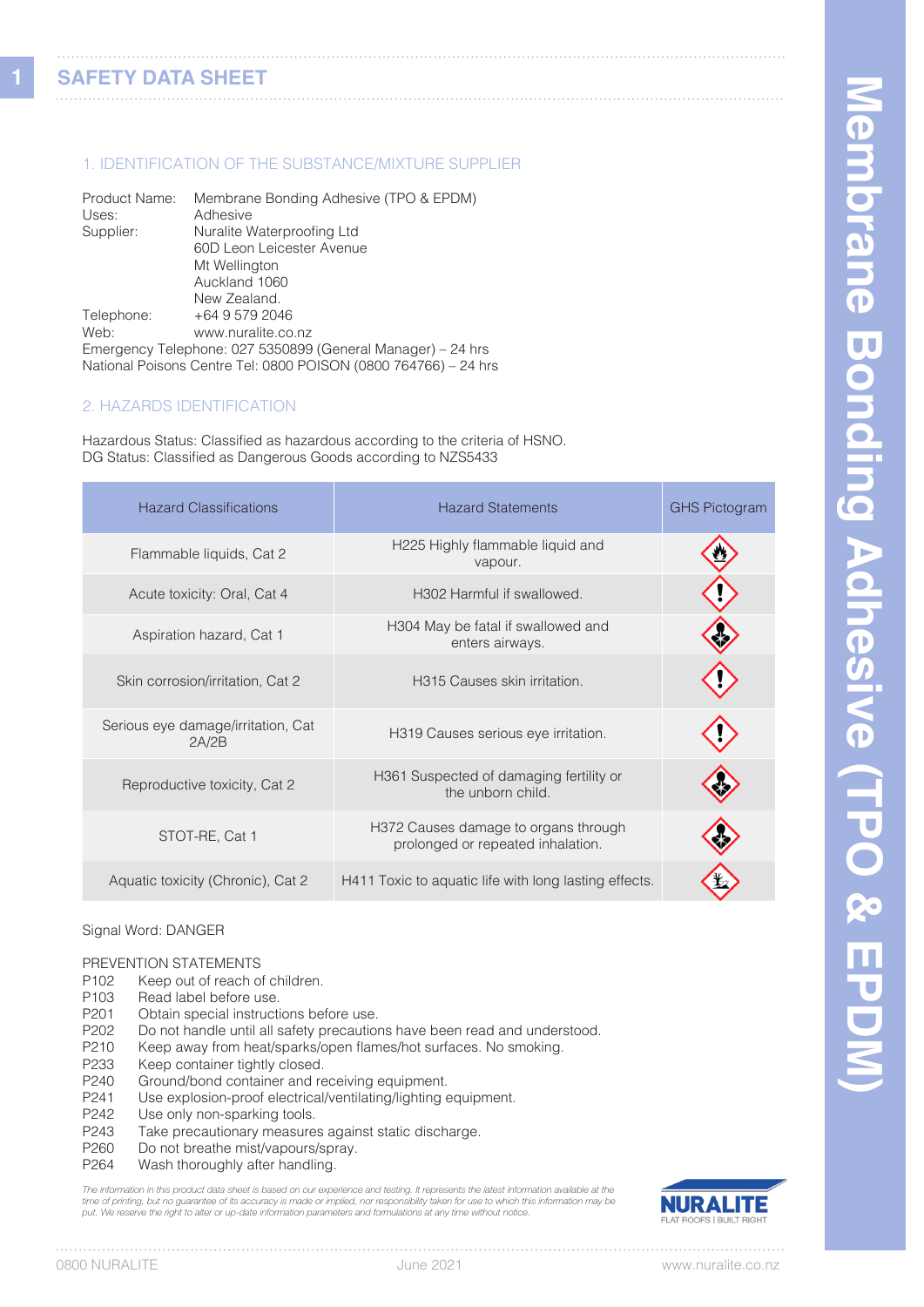- P270 Do not eat, drink or smoke when using this product.
- P273 Avoid release to the environment.<br>P280 Wear protective gloves/protective

Wear protective gloves/protective clothing/eye protection/face protection.

#### RESPONSE STATEMENTS

| P370 + P378          | In case of fire: Use foam, carbon dioxide or dry chemical powder for extinction                                                     |
|----------------------|-------------------------------------------------------------------------------------------------------------------------------------|
| P <sub>101</sub>     | If medical advice is needed, have product container or label at hand.                                                               |
| $P308 + P313$        | IF exposed or concerned: Get medical advice/attention.                                                                              |
| P314                 | Get medical advice/attention if you feel unwell.                                                                                    |
| $P301 + P310$        | IF SWALLOWED: Immediately call a POISON CENTER or doctor/physician.                                                                 |
| P331                 | Do NOT induce vomiting.                                                                                                             |
| P330                 | Rinse mouth.                                                                                                                        |
| P302 + P352          | IF ON SKIN: Wash with plenty of soap and water.                                                                                     |
| P362                 | Take off contaminated clothing and wash before reuse.                                                                               |
| $P332 + P313$        | If skin irritation occurs: Get medical advice/attention.                                                                            |
| $P305 + P351 + P338$ | IF IN EYES: Rinse cautiously with water for several minutes. Remove contact lenses, if<br>present and easy to do. Continue rinsing. |
| $P337 + P313$        | If eye irritation persists: Get medical advice/attention.                                                                           |
| P391                 | Collect spillage                                                                                                                    |

#### STORAGE STATEMENTS

P403 + P235 Store in a well-ventilated place. Keep cool. P405 Store locked up

#### DISPOSAL STATEMENTS

P501 Do not let this product enter the environment. Do not dispose of in waterways or sewers. Dispose of this material and its container as hazardous waste, via a licensed facility. See local council for disposal/recycling information.

#### 3. COMPOSITION/INFORMATION ON INGREDIENTS

| <b>Chemical Entity</b> | <b>CAS Number</b> | Proportion %w/w |
|------------------------|-------------------|-----------------|
| toluene                | $108 - 88 - 3$    | $30 - 60$       |
| n-hexane               | $110 - 54 - 3$    | $10 - 30$       |
| acetone                | 67-64-1           | $10 - 30$       |

Other ingredients: Non-hazardous or below the hazardous threshold – to 100%

#### 4. FIRST AID MEASURES

| Swallowed           | If swallowed do NOT induce vomiting. Give water to drink. Get medical attention if<br>symptoms occur.                                                       |
|---------------------|-------------------------------------------------------------------------------------------------------------------------------------------------------------|
| Inhaled             | If inhaled, move the victim to fresh air immediately. Begin artificial respiration if<br>breathing has stopped. Obtain medical attention if symptoms occur. |
| Eye Contact         | If splashed in the eyes, wash out immediately with water. Obtain medical<br>attention if irritation occurs.                                                 |
| <b>Skin Contact</b> | If skin or hair contact occurs, remove contaminated clothing and flush skin and<br>hair with running water. Get medical attention if symptoms occur.        |
| Further Information | For advice contact the National Poisons Centre – 0800 POISON (0800 764 766)<br>- or a doctor, immediately.                                                  |

#### 5. FIRE-FIGHTING MEASURES.

| Suitable extinguishing media   | In case of fire, use water spray (fog), sand, dry chemical or CO2.                  |
|--------------------------------|-------------------------------------------------------------------------------------|
| Unsuitable extinguishing media | High volume water jet.                                                              |
| Hazards from the substance     | In a fire or if heated, a pressure increase will occur and the container may burst. |

The information in this product data sheet is based on our experience and testing. It represents the latest information available at the time of printing, but no guarantee of its accuracy is made or implied, nor responsibility taken for use to which this information may be<br>put. We reserve the right to alter or up-date information parameters and formulations



 $1.1.1.1$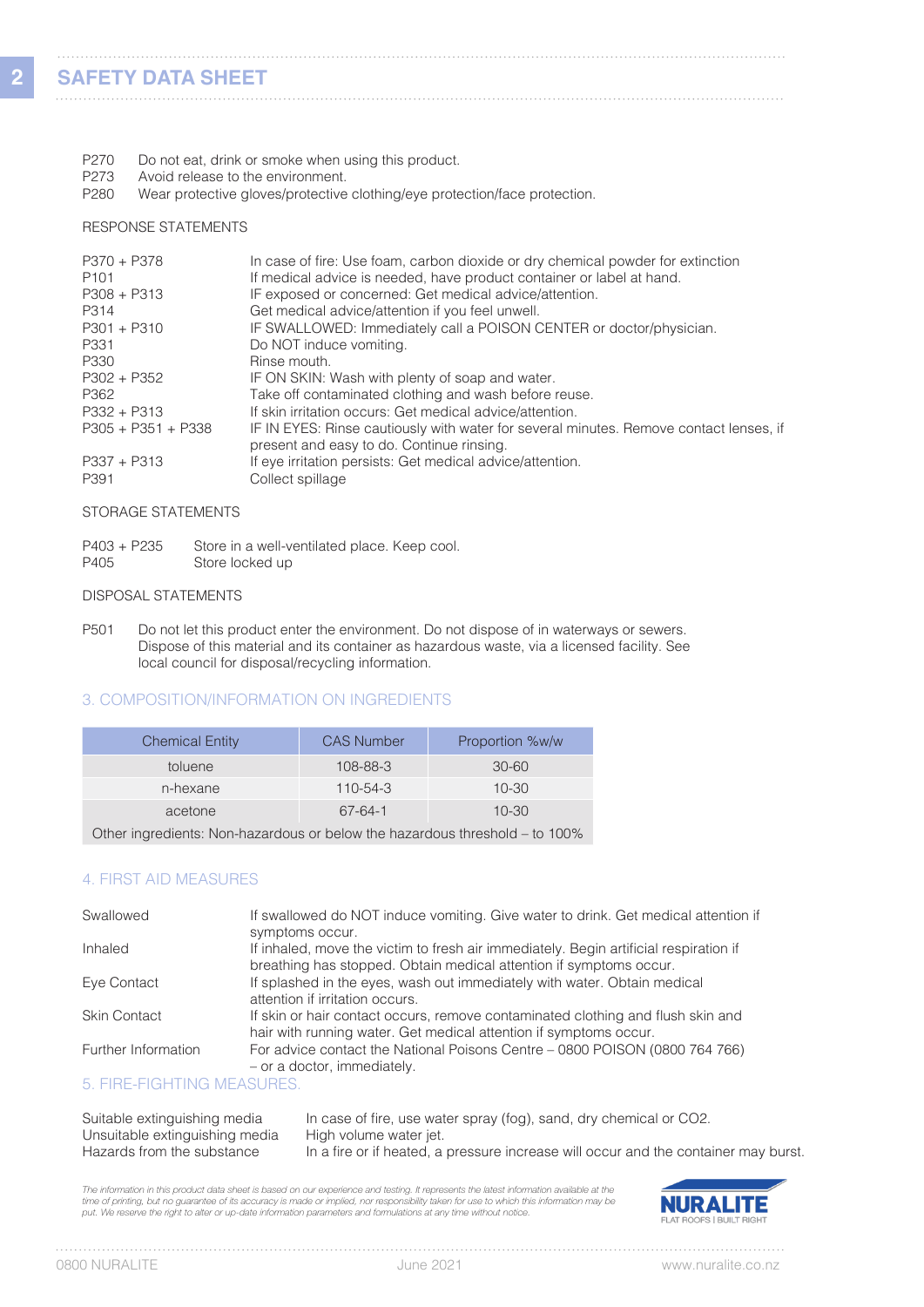## **SAFETY DATA SHEET**

| Hazardous combustion products                     | Decomposition products may inclde:                                                                                                                                     |
|---------------------------------------------------|------------------------------------------------------------------------------------------------------------------------------------------------------------------------|
|                                                   | Carbon oxides, Nitrogen oxides, Hydrogen chloride gas.                                                                                                                 |
| Special precautions for                           | Promptly isolate the scene by removing all persons from the vicinity of the                                                                                            |
| fire-fighters                                     | incident if there is a fire. No action shall be taken involving any personal risk or<br>without suitable training.                                                     |
| Special protective equipment<br>for fire-fighters | Fire-fighters should wear appropriate protective equipment and self-contained<br>breathing apparatus (SCBA) with a full face-piece operated in positive pressure mode. |

#### 6. ACCIDENTAL RELEASE MEASURES.

| Personal precautions      | Wear appropriate Personal Protective Equipment (see section 8). Provide<br>adequate ventilation. Remove ignition sources.                                                                                                         |
|---------------------------|-----------------------------------------------------------------------------------------------------------------------------------------------------------------------------------------------------------------------------------|
| Environmental precautions | Avoid dispersal of spilt material and runoff and contact with soil, waterways, drains<br>and sewers. Inform the relevant authorities if the product has caused                                                                    |
|                           | environmental pollution (sewers, waterways, soil or air).                                                                                                                                                                         |
| Spill                     | Contain spillage, soak up with non-combustible absorbent material, (e.g. sand,<br>earth, diatomaceous earth, vermiculite) and transfer to a container for disposal<br>according to local / national regulations (see section 13). |

#### 7. HANDLING AND STORAGE.

Handling Do not spray on a naked flame or any incandescent material. Take necessary action to avoid static electricity discharge (which might cause ignition of organic vapours). Use only explosion-proof equipment. Keep away from open flames, hot surfaces and sources of ignition. Avoid formation of aerosol. Do not breathe vapours/dust. Avoid exposure - obtain special instructions before use. Avoid contact with skin and eyes.

For personal protection see section 8.

Smoking, eating and drinking should be prohibited in the application area.

 Take precautionary measures against static discharges. Provide sufficient air exchange and/or exhaust in work rooms. Open drum carefully as content may be under pressure. Dispose of rinse water in accordance with local and national regulations.

Storage **Keep container dry and tightly closed, in a cool, well-ventilated area, away from** direct sunlight.

### 8. EXPOSURE CONTROL/PERSONAL PROTECTION

| Product/Ingredient | <b>WES/TWA</b>           | <b>WES/STEL</b>    | Reference |
|--------------------|--------------------------|--------------------|-----------|
| Toluene            | $50$ ppm, $108$ mg/m $3$ | $\sim$             | NZ-WES    |
| n-Hexane           | 20ppm, 72mg/m3           |                    | NZ-WES    |
| Acetone            | 500ppm, 1185mg/m3        | 1000ppm, 2375mg/m3 | NZ-WES    |

#### ENGINEERING CONTROLS

General ventilation and local exhaust should be suitable to keep vapour concentrations below WES/TWA. Ventilation equipment should be explosionproof when operating in flammable zones PERSONAL PROTECTION







Respiratory Wear a vapour respirator. Eyes Wear chemical goggles/face protection. Hands Wear chemical gloves – PVC, Polychlorpropene or Nitrile. Other Wear overalls or dust coat. Use PVC apron when handling large quantities.

*The information in this product data sheet is based on our experience and testing. It represents the latest information available at the time of printing, but no guarantee of its accuracy is made or implied, nor responsibility taken for use to which this information may be put. We reserve the right to alter or up-date information parameters and formulations at any time without notice.*

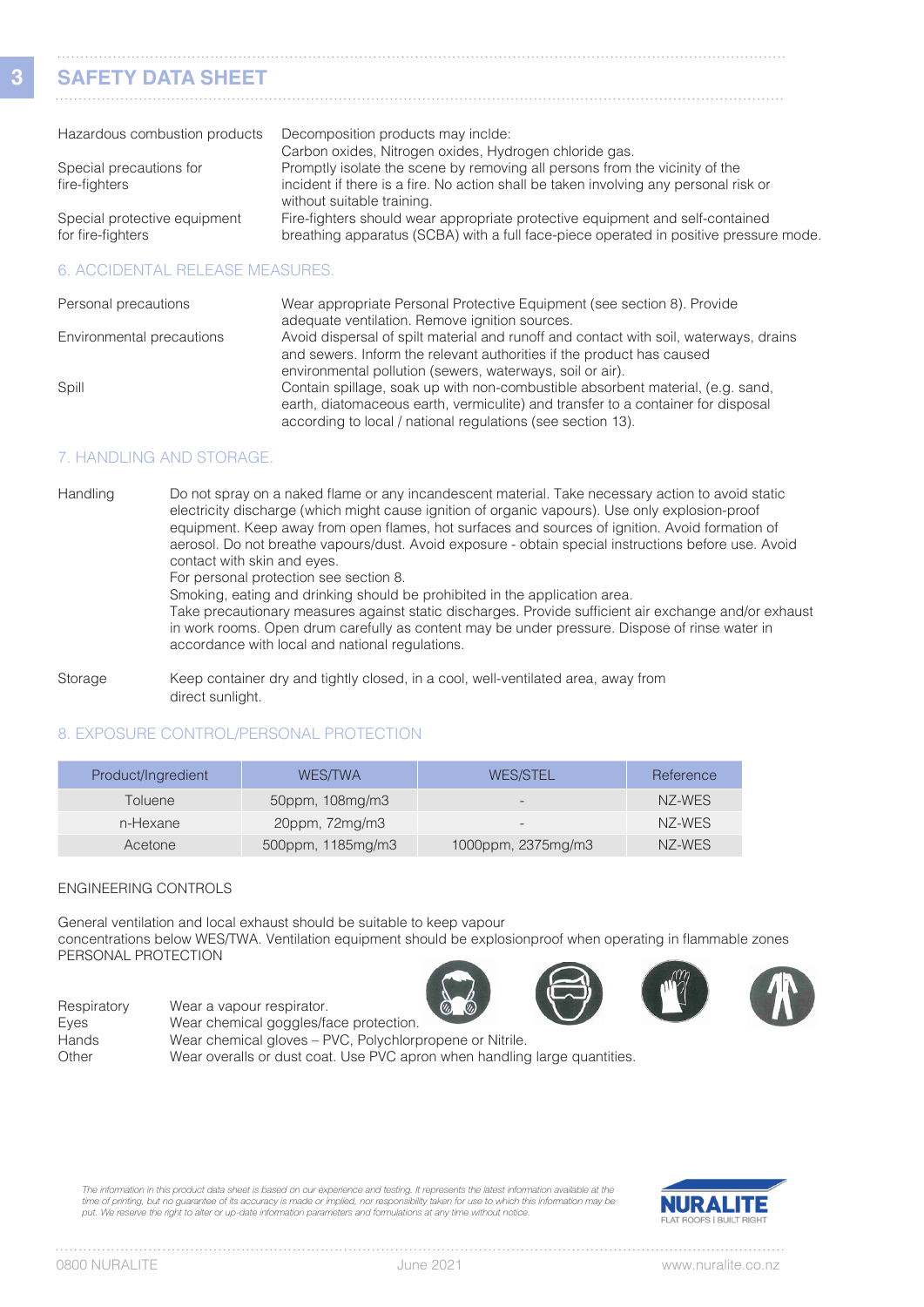**4**

# **SAFETY DATA SHEET**

#### 9. PHYSICAL AND CHEMICAL PROPERTIES

| <b>PROPERTY</b>      | <b>SPECIFICATION</b> |
|----------------------|----------------------|
| Physical state       | Liquid               |
| Colour               | Yellow               |
| Odour                | Aromatic             |
| рH                   | No data              |
| Boiling Pt           | $>35^{\circ}$ C      |
| Melting Pt           | No data              |
| Flash Pt             | $-18^{\circ}$ C      |
| Explosive properties | No data              |
| Vapour pressure      | No data              |
| Density              | $0.86$ g/m:          |
| Solubility           | No data              |
| Viscosity, dynamic   | 900 - 4,000 mPa.s    |
| Ignition temperature | No data              |

#### 10. STABILITY AND REACTIVITY

| Stability                          | The product is stable                                                           |
|------------------------------------|---------------------------------------------------------------------------------|
| Possibility of hazardous reactions | Under normal conditions of storage and use, hazardous reactions will not occur. |
| Conditions to avoid                | Heat, flames and sparks.                                                        |
| Incompatible materials             | Strong oxidizing agents.                                                        |
| Hazardous decomposition products   | Carbon oxides under fire conditions.                                            |

#### 11. TOXICOLOGICAL INFORMATION

| Original data sourced from CCID - mixture rules applied                                   |  |
|-------------------------------------------------------------------------------------------|--|
| <b>Acute Oral Toxicity</b><br>Harmful if swallowed.                                       |  |
| <b>Acute Dermal Toxicity</b><br>Not Classified                                            |  |
| Acute Inhalation Toxicity<br>Not Classified                                               |  |
| <b>Acute Aspiration Toxicity</b><br>May be fatal if swallowed and enters airways.         |  |
| Skin Irritancy/Corrosion<br>Causes skin irritation.                                       |  |
| Eye Irritancy/Corrosion<br>Causes serious eye irritation.                                 |  |
| <b>Respiratory Sensitisation</b><br>Not Classified                                        |  |
| <b>Skin Sensitisation</b><br>Not Classified                                               |  |
| Not Classified<br>Mutagenic                                                               |  |
| Carcinogenic<br>Not Classified                                                            |  |
| Reproductive/Development Toxicity<br>Suspected of damaging fertility or the unborn child. |  |
| STOT-SE<br>Not Classified                                                                 |  |
| STOT-RE<br>H372 Causes damage to organs through prolonged or repeated inhalation.         |  |

| <b>Toxicity Data</b>                   |                    |
|----------------------------------------|--------------------|
| <b>Product Acute Toxicity Estimate</b> |                    |
| ORAL LD50                              | >300 - ≤2000 mg/kg |
| DERMAL LD50                            | >2000 mg/kg        |
| INHALATION LC50 (vapours)              | $>20$ mg/L/4H      |
|                                        |                    |

| Ingredient: | Oral LD50 mg/kg | Dermal LD50 mg/kg        | Inhalation LC50 mg/L/4H  |
|-------------|-----------------|--------------------------|--------------------------|
| Toluene     | 636 - Rat       | $\overline{\phantom{0}}$ | 12.5 – Vap - Rat         |
| Acetone     | $3000 - Mouse$  | $\overline{\phantom{0}}$ | $\overline{\phantom{0}}$ |

### 12. ECOLOGICAL INFORMATION

This product is classified as Ecotoxic according to the criteria of HSNO. Toxic to aquatic life with long lasting effects.

Ecotoxicity Data - CCID Product Calculated Aquatic Ecotoxicity – L(E)C50 >1 - ≤10 mg/L:

*The information in this product data sheet is based on our experience and testing. It represents the latest information available at the*  time of printing, but no guarantee of its accuracy is made or implied, nor responsibility taken for use to which this information may be<br>put. We reserve the right to alter or up-date information parameters and formulations

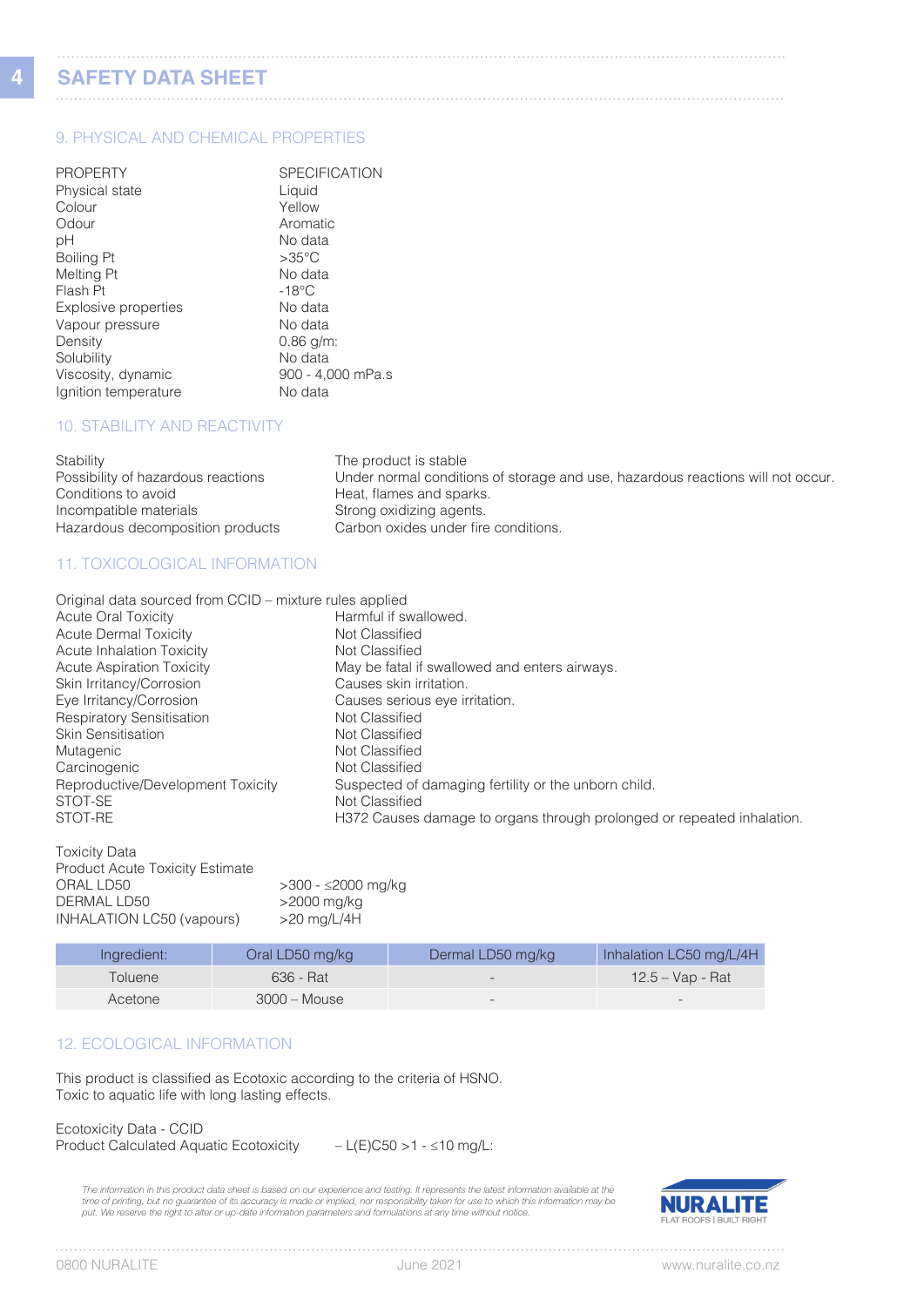#### **SAFETY DATA SHEET**

**5**

| SAFE I Y DATA SHEET                                       |                                                                                                                                                                                                                                                       |
|-----------------------------------------------------------|-------------------------------------------------------------------------------------------------------------------------------------------------------------------------------------------------------------------------------------------------------|
| Product/Ingredient                                        | Species                                                                                                                                                                                                                                               |
|                                                           | <b>FISH</b>                                                                                                                                                                                                                                           |
| Toluene                                                   | SPECIES: Oncorhynchus mykiss, Rainbow trout, donaldson trout<br>TYPE OF EXPOSURE:<br>DURATION: 96 hr<br>ENDPOINT: LC50 (Mortality)                                                                                                                    |
| n-Hexane                                                  | VALUE: 5.8 mg/l<br>SPECIES: Pimephales promelas Fathead minnow<br>TYPE OF EXPOSURE:<br>DURATION: 4 days (96 hr)<br>ENDPOINT: LC50 (Mortality)<br>VALUE: 2.50 mg/L                                                                                     |
|                                                           | CRUSTACEAN                                                                                                                                                                                                                                            |
| Toluene                                                   | <b>ACUTE</b><br>SPECIES: Daphnia magna (Crustacea)<br>TYPE OF EXPOSURE:<br>DURATION: 48 hr<br><b>ENDPOINT: EC50</b><br>VALUE: 11.5 mg/l<br><b>CHRONIC</b><br>SPECIES: Daphnia magna<br>TYPE OF EXPOSURE:<br>DURATION: 21 day<br><b>ENDPOINT: NOEC</b> |
| n-Hexane                                                  | VALUE: 1 mg/l<br>SPECIES: Daphnia magna Water flea<br>TYPE OF EXPOSURE:<br>DURATION: 48 hr<br>ENDPOINT: EC50 (Intoxication)<br>VALUE: 45, 30 - 66 mmol/m3<br><b>ALGAL</b>                                                                             |
| Toluene                                                   | SPECIES: Selenastrum capricornutum<br>TYPE OF EXPOSURE:<br>DURATION: 3 day (72 hr)<br>ENDPOINT: EC50 (Growth)<br>VALUE: 12.500mg/L                                                                                                                    |
| Persistence & Degradability<br>Toluene:<br>n-Hexane:      | Rapidly degradable<br>No data                                                                                                                                                                                                                         |
| Mobility                                                  | No data                                                                                                                                                                                                                                               |
| <b>Bioaccumulative Potential</b><br>Toluene:<br>n-Hexane: | Not bioaccumulative<br>Bioaccumulative                                                                                                                                                                                                                |

#### 13. DISPOSAL CONSIDERATION

Do not let this product enter the environment. Do not dispose of in waterways or sewers. Dispose of this material and its container as hazardous waste, via a licensed facility. See local council for disposal/recycling information.

#### 14. TRANSPORTATION INFORMATION

#### Regulated for transport: Keep separated from foodstuffs

The information in this product data sheet is based on our experience and testing. It represents the latest information available at the<br>time of printing, but no guarantee of its accuracy is made or implied, nor responsibi